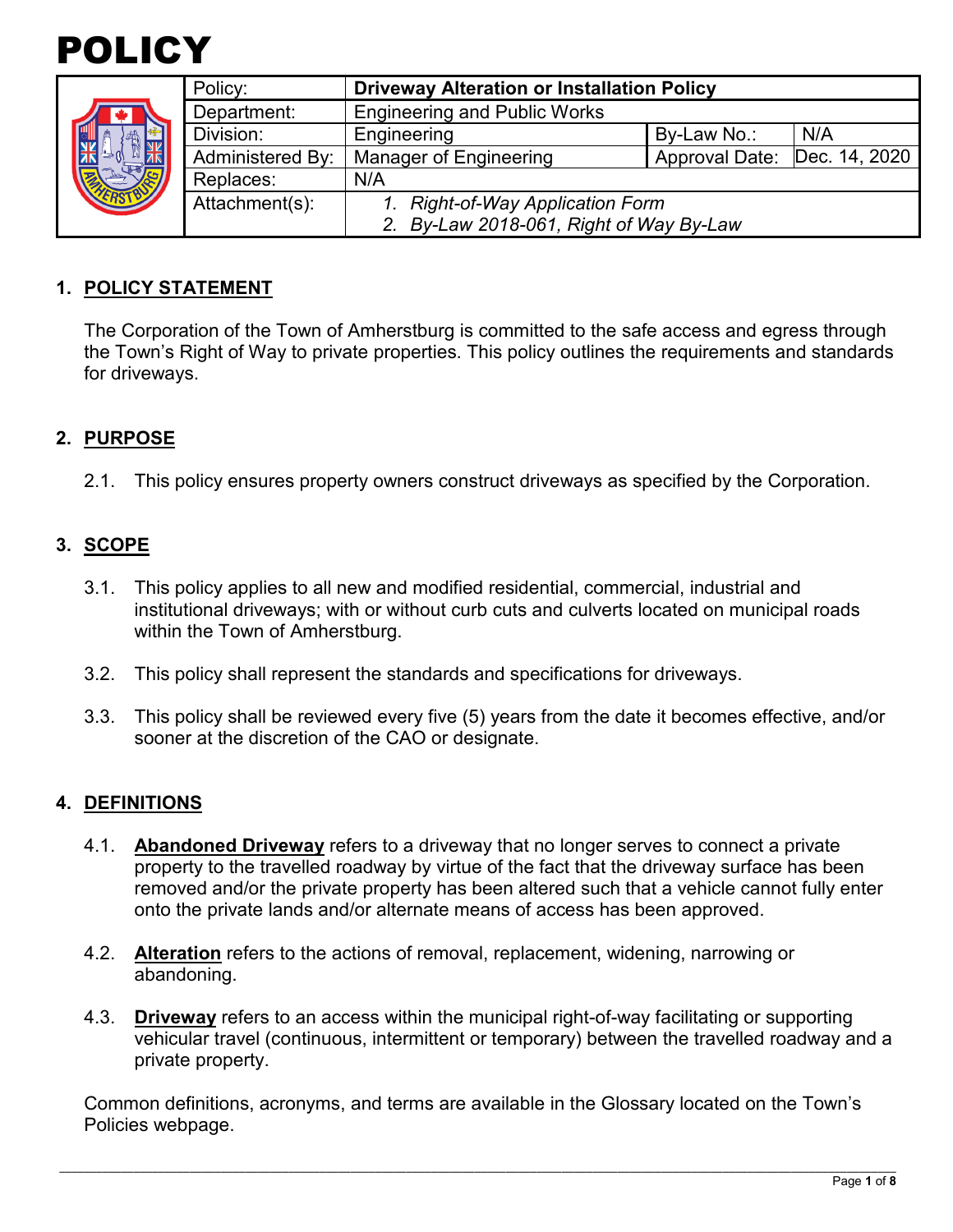# **5. INTERPRETATIONS**

Any reference in this policy to any statute or any section of a statute shall, unless expressly stated, be deemed to be reference to the statute as amended, restated or re-enacted from time to time. Any references to a by-law or Town policy shall be deemed to be a reference to the most recent passed policy or by-law and any replacements thereto.

# **6. GENERAL CONDITIONS**

#### 6.1. **Installation or Alteration of Driveways**

- 6.1.1. Permits for any installation or alteration of driveways within the municipal right-ofway are mandatory.
- 6.1.2. All permits shall comply with all applicable by-laws, policies and regulations.

## 6.2. **Terms and Conditions**

A permit for the installation or alteration of a driveway will be subject to the following terms and conditions:

- 6.2.1. All work must be completed within two (2) years of permit issuance or the permit will lapse and be revoked.
- 6.2.2. Terms and conditions on installation and alteration work:
	- a. All work is to be built to the standards of the Town of Amherstburg, all applicable legislation, regulations, and permit conditions;
	- b. The applicant must not commence any work until the permit is issued;
	- c. The applicant must request and receive locates for all underground utilities prior to commencing work;
	- d. The applicant must provide 24 hours' notice to the corporation prior to commencing work; and,
	- e. A traffic management plan in accordance with Book 7 Temporary Conditions of the Ontario Traffic Manual, where required, must be submitted 24 hours' prior to the work commencing;
- 6.2.3. All driveways within the municipal right-of-way shall connect to a driveway within a private lot to provide access/egress to private property. The portion of the driveway on the municipal right-of-way shall not be used to perform any other function, including parking of vehicles or storage of materials and equipment.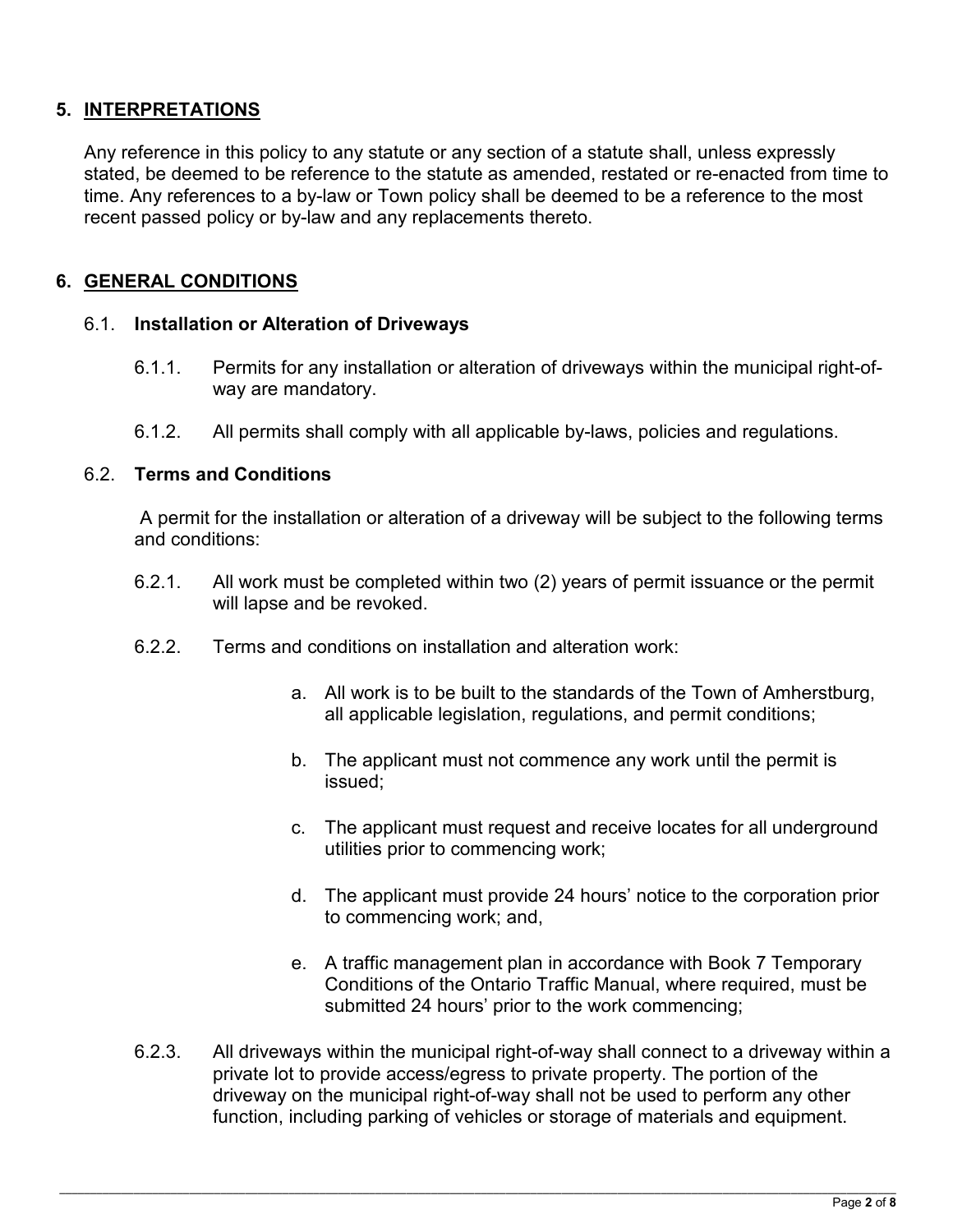- 6.2.4. All driveways must conform to the Zoning By-law requirements, save and except driveways which provide public utility access to roadside equipment.
- 6.2.5. A driveway permit may not be issued where the installed or altered driveway does not provide suitable sightline clearance at the entry point into the road allowance.
- 6.2.6. Every driveway located within the municipal right-of-way is provided for the sole purpose of servicing the private lands and shall be maintained in good service condition.
- 6.2.7. All risk, responsibility and expense associated with any driveway located on any municipal right-of-way is the responsibility of the serviced property owner.
- 6.2.8. No driveway shall meet the travelled portion of the road allowance at an angle of less than sixty degrees (60°).
- 6.2.9. Abandoned driveways shall be removed from within the municipal right-of-way and the right-of-way reinstated by the property owner to the satisfaction of the Director of Engineering and Public Works (or designate). The cost of such removal and reinstatement work shall be at the sole expense of the property owner.
- 6.2.10. Driveways within the municipal right-of-way shall have a positive slope between 1% min. and 8% max.
- 6.2.11. Negative driveway slopes are not permitted within the urban municipal right-ofways and are discouraged on private property due to storm water and drainage issues.
- 6.2.12. The Director of Engineering and Public Works (or designate) may direct the removal or alteration of any driveway (including any abandoned driveway location) within the municipal right-of-way which has not been:
	- a. Permitted;
	- b. Installed or altered in accordance with the permit issued; or,
	- c. Maintained in a good service condition.
- 6.2.13. In the event the permit holder refuses or fails to complete the driveway works as approved, remove a non-permitted driveway or to properly remediate an abandoned driveway location as directed by the Director of Engineering and Public Works (or designate), the Director of Engineering and Public Works (or designate) is hereby authorized to remove the driveway and/or perform the remediation works as deemed necessary. All costs incurred by the Town in performing such work shall be added to the tax roll of the property owner and collected in the same manner as taxes.
- 6.2.14. The Town reserves the right to alter or close (temporarily) any driveway with advance notice except in the case of unplanned emergency work where appropriate notice cannot be reasonably given. This right also extends to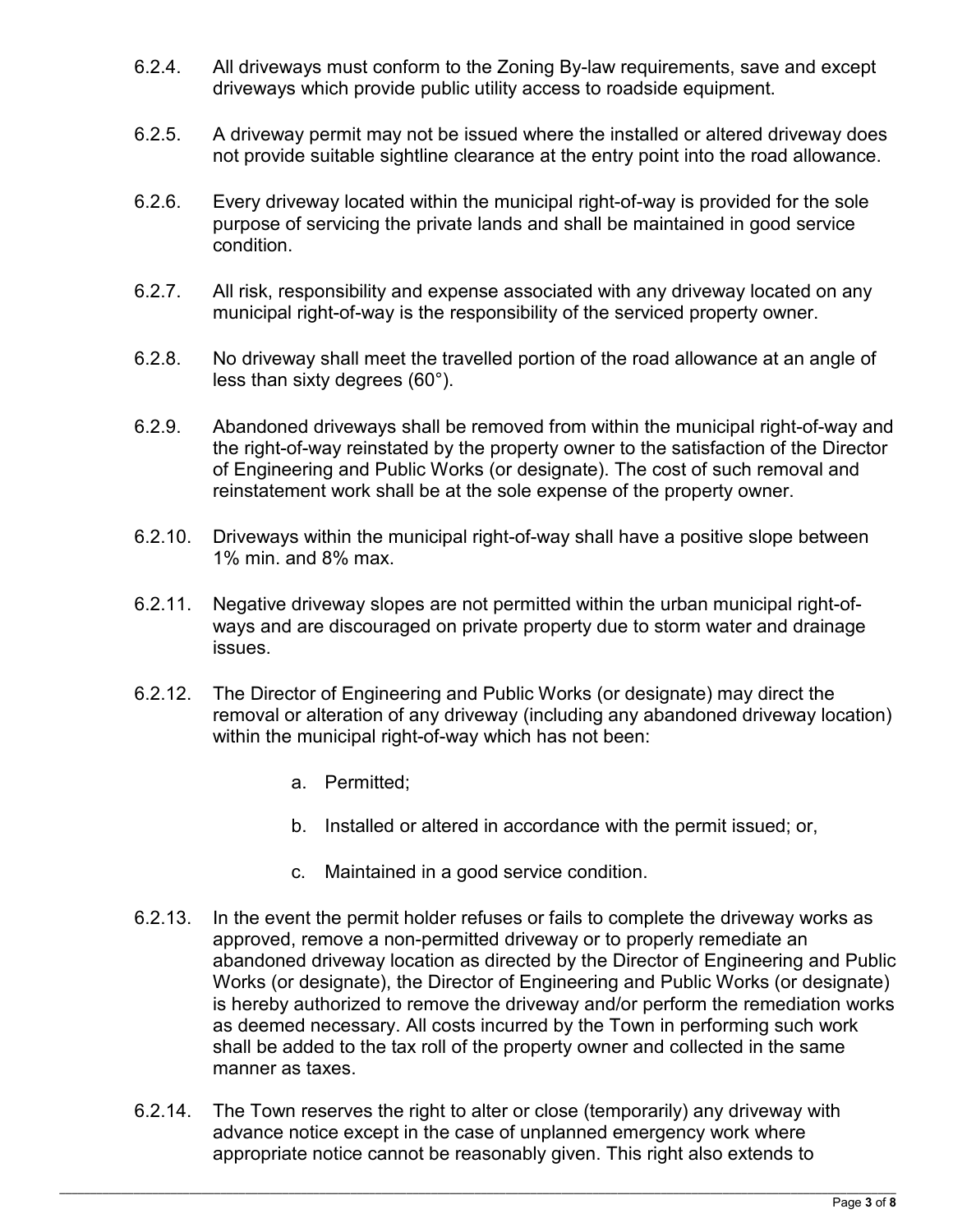authorized service providers (utilities) operating within the municipal right-of-way. Any work which requires the disruption of an existing driveway by the Town or an authorized service provider shall be reinstated to its pre-disturbed condition or better; however, recognizing that there may be variations in colour between new and aged material and that such variations will be deemed acceptable. The limit of reinstatement shall be between the edge of the road and the municipal right-ofway or where the municipal sidewalks are present, between the edge of the road and the municipal sidewalk.

#### 6.3. **Maximum Number of Driveways**

- 6.3.1. For residential lots, a maximum of one driveway per lot is permitted. The driveway may cross a front lot line or flankage lot line (but not both lot lines unless approved by the Director of Engineering and Public Works or designate).
- 6.3.2. Notwithstanding 6.3.1, there shall only be one driveway permitted in any residential zone, other than the R1A Zone where two driveways may be permitted based on a minimum of 30 metres of frontage on the streetline. Two driveways are permitted for multiple residential unit buildings.
- 6.3.3. Notwithstanding 6.3.1, where a residential circular driveway is proposed and meets the criteria set out in the section 6.7 on circular driveways below, a second driveway on the same frontage will be allowed.
- 6.3.4. For agricultural uses, driveways to parking areas shall be provided from an approved street by means of one or more unobstructed driveways not less than 3 metres in width and not more than 10 metres in width. The maximum number of driveways shall be not more than two driveways for the first 100 metres of lot frontage plus one driveway for each additional 100 metres of lot frontage thereafter.
- 6.3.5. For commercial, industrial and institutional properties, the number of driveways and physical properties shall be approved through the site plan application process.

#### 6.4. **Driveway Width**

The calculation of driveway width shall apply at the lot line and additionally where the driveway meets the travelled portion of the road.

- 6.4.1. The minimum width of a driveway shall be 3.0 metres.
- 6.4.2. The maximum width of a driveway within the municipal right-of-way shall be:
	- a. For lots with frontages less than 15.24 metres, maximum of 50% of the lot frontage.
	- b. For lots with frontages larger than 15.24 metres, the maximum driveway width shall be 7.62 metres.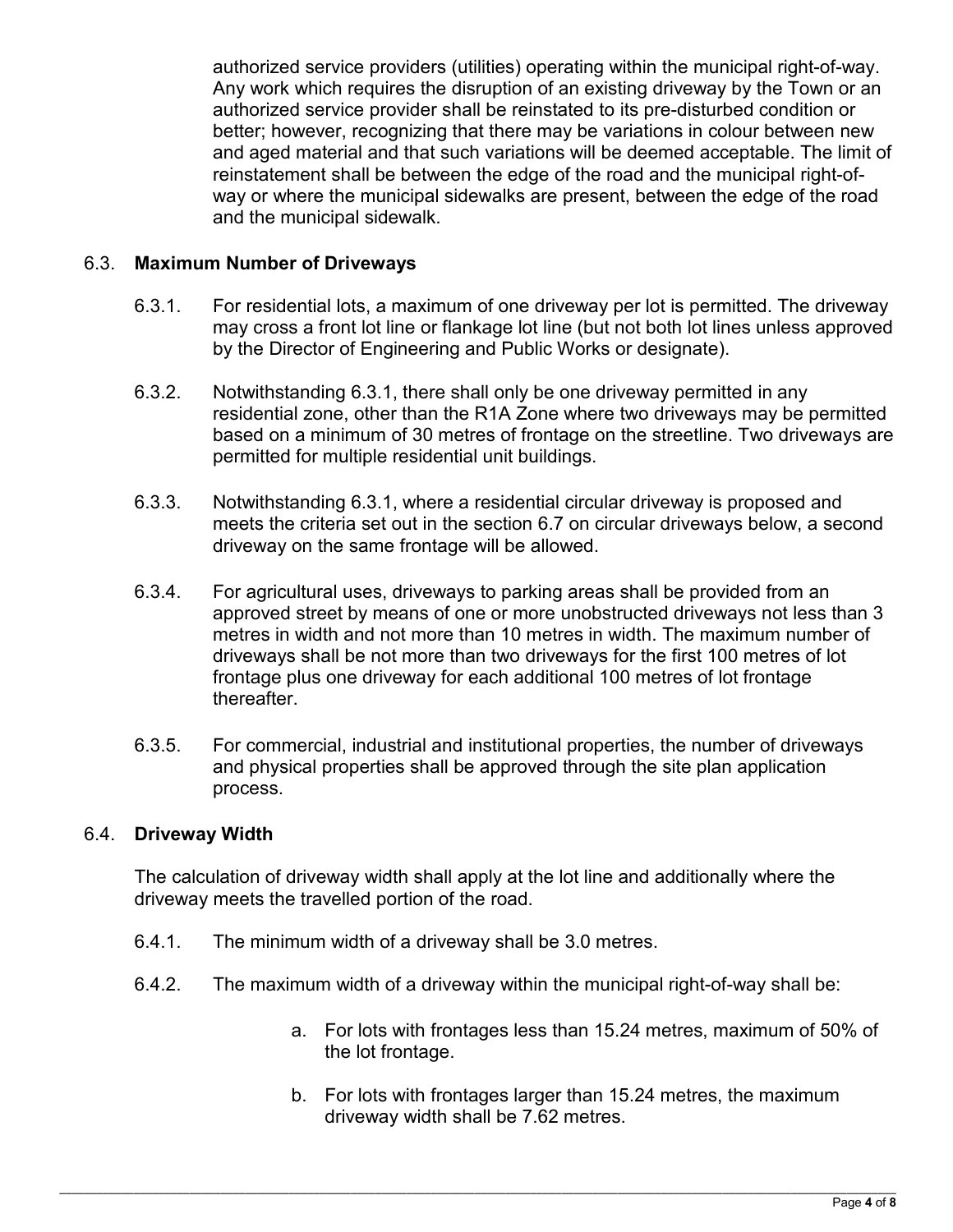- c. Commercial, industrial and institutional; as per Ontario Provincial Standard Drawing (OPSD) 350.010.
- 6.4.3. Notwithstanding 6.4.2 and 6.7.2, the Director of Engineering and Public Works may review maximum allowable driveway widths for residential properties on a case by case basis.
- 6.4.4. Notwithstanding 6.4.2, driveway widths for cul-de-sac lots with reduced frontage will be reviewed by the Director of Engineering and Public Works on a case by case basis.
- 6.4.5. Notwithstanding 6.4.1, one walkway access material may be connected to the side of a driveway. The maximum width of the walkway access at the point of attachment shall be 1.5 metres, however the combined width of the driveway and the sidewalk shall not exceed 50% of the lot frontage. The walkway shall terminated at the municipal sidewalk (private side) or property line if there is no sidewalk. No additional curb cut will be allowed for a walkway.
- 6.4.6. Driveway banding curbs are allowed on either side of a driveway. All driveway banding curbs shall:
	- a. Be set flush with the top of the sidewalk elevation within 300 mm, either side of the sidewalk.
	- b. On an urbanized roadway, be set flush with the top of roadway curb elevation where the driveway curb connects to the municipal curb along the edge of roadway.
	- c. On a rural roadway, terminate at the start of the shoulder area or a minimum of 1.0m back from the edge of pavement (where shoulders are less than 1.0m in width) and be tapered over a distance of 300mm prior to the termination point so as to avoid blunt terminations.

#### 6.5. **Driveway Setbacks**

6.5.1. The minimum distance between a point of intersection of street lines, (such point of intersection being determined in the manner set out the Town's Zoning By-law definitions for sight triangle), and a driveway providing access to a lot from an improved street, measured along the street line intersected by such driveway, shall be 8 metres.

#### 6.6. **Hammerhead Driveways**

6.6.1. A driveway with a hammerhead turnaround shall be permitted on lots or parcels having frontage greater than 15.24 metres provided that where it is located in the front yard, the driveway area remains less than 50% of the lot frontage.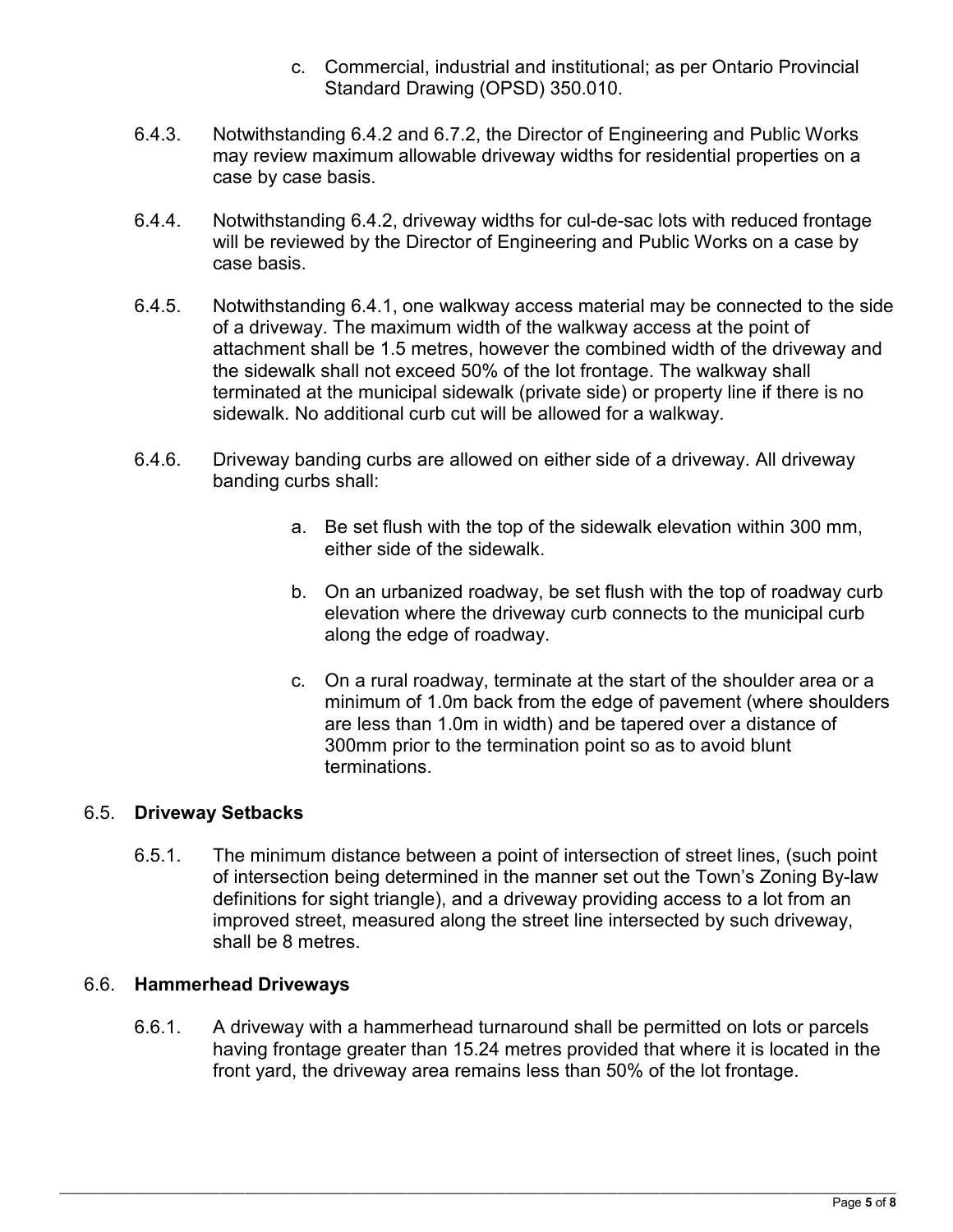## 6.7. **Circular Driveways**

- 6.7.1. A circular driveway shall be permitted on lots or parcels having frontage greater than 30 metres.
- 6.7.2. The maximum cumulative width of the driveway entrances, measured at the point of crossing the property line (front or flankage) shall be 7.62 metres.
- 6.7.3. The minimum separation distance between two driveway entrances on the same lot that cross the same lot line, measured at the property line, shall be a minimum of 7 metres.

## 6.8. **Culverts**

- 6.8.1. In ditched right-of-ways, driveway culverts are required, other than at highpoints. All culverts shall be new; corrugated/ribbed steel (CSP) or High Density Polyethylene 320 KPA (Boss 2000) pipe; diameter and length to be specified on the permit.
- 6.8.2. Culverts shall be backfilled with a minimum compacted base of 100 mm of Granular "A" and cover of 150 mm Granular "A."
- 6.8.3. Driveway side slopes should be graded to a maximum of 1.5:1 from the entrance platform to the ends of the culvert invert at the bottom of the ditch with gabion stone. Headwalls may also be approved at the Town's discretion.
- 6.8.4. Driveways installed over Municipal Drains shall be installed in accordance and through the procedures of the Drainage Act.

## 6.9. **Curb Depressions, Curb Cuts and Sidewalks**

- 6.9.1. The municipal sidewalk and roadway curb shall be continuous through all driveways, except in instances where the driveway operates as part of a signalized intersection.
- 6.9.2. Curb depressions/cuts are to be the same width as the driveway, as indicated in this policy.
- 6.9.3. For installations/alterations of residential driveways, curb cutting may be permitted where an approved curb cutting contractor is used.

## 6.10. **Driveway Surface, Materials and Construction**

- 6.10.1. All driveway aprons constructed within the Town's urban right-of-ways shall be surfaced with a hard homogenous surface material such as; asphalt, concrete, interlocking bricks, etc.
- 6.10.2. Compacted granular base for a residential driveway within the right-of-way shall be 150mm (6") min. of Granular "A."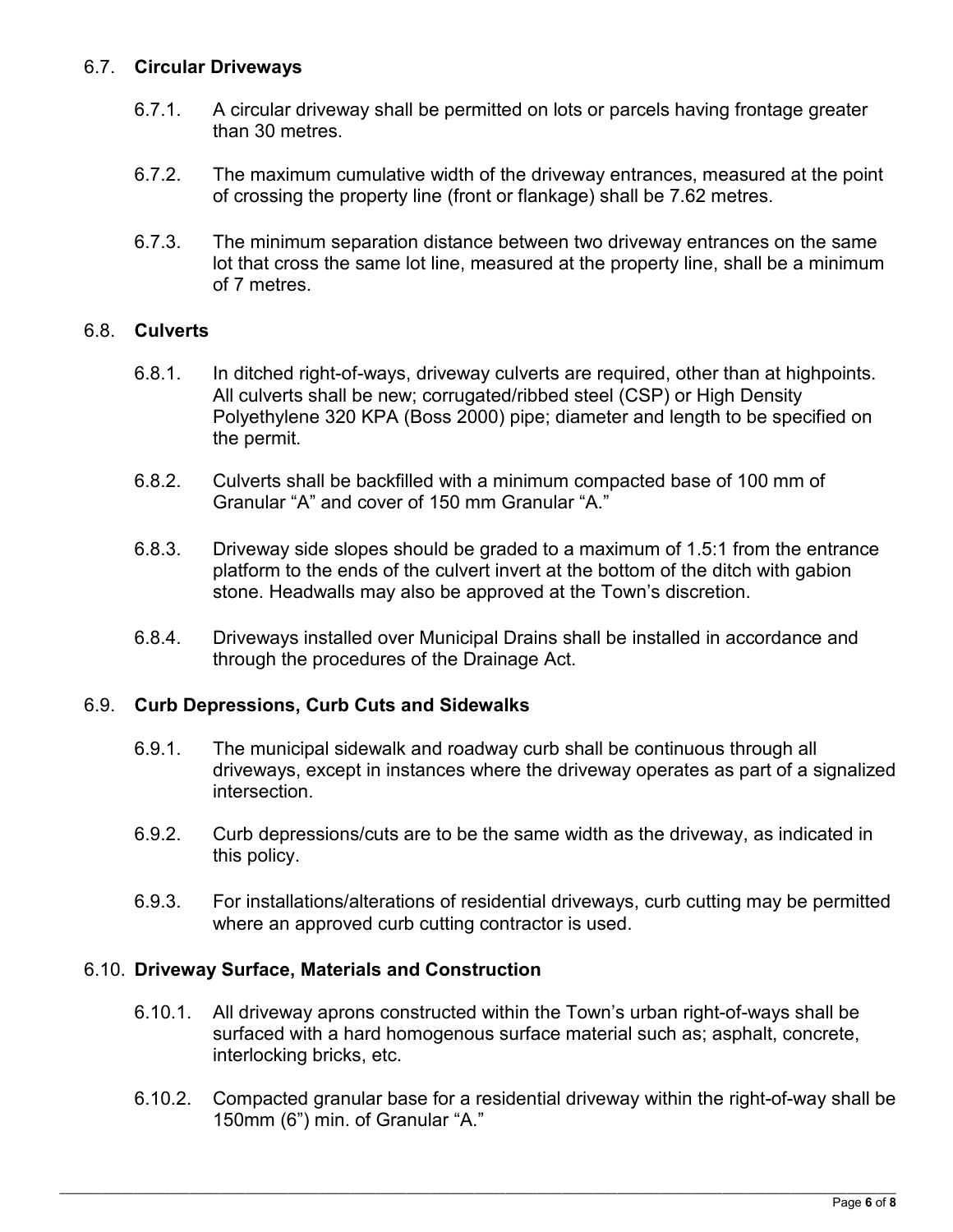- 6.10.3. Concrete shall be 125mm (5") thick with no wire mesh located within the Town's right-of-way.
- 6.10.4. Compacted hot-mix asphalt for a residential driveway shall be 75mm (3") min. Other materials may be used as approved.
- 6.10.5. Only asphalt surfaces, crushed stone or gravel shall extend to the road edge where curbs are not present. Concrete brick and other hard surfaces shall terminate at a point as not to interfere with winter operations.
- 6.10.6. Fencing, gates, curb, pillars, headwalls, etc. shall not be constructed or installed in the right-of-way unless approved by the Town.

## 6.11. **Insurance and Security**

- 6.11.1. Where a permit for a driveway is issued, securities are required for the protection of municipal property, including but not limited to the road surface, curb, sidewalk, etc. The required securities, as determined by the Town, shall be held by the Town until all works have been completed and inspected by the Town.
- 6.11.2. Where a contractor is employed to construct or modify a driveway, a copy of the contractor's insurance certificate is required with the Town of Amherstburg as identified as co-insured.
- 6.11.3. Before receiving a driveway permit, the applicant shall agree in writing to indemnify fully and save harmless the Town of Amherstburg, its officers, agents and employees from and against any and all actions, claims, demands, damage, loss or expense whatsoever arising from or incidental to the issuing of such permission, for the installation/alteration of any part of the municipal right-of-way in any respect whatsoever necessary to provide the permitted driveway.

## **7. RESPONSIBILITIES**

- 7.1. **Council** has the authority and responsibility to: 7.1.1. Approve the *Driveway Alteration or Installation* Policy.
- 7.2. The **CAO** has the authority and responsibility to: 7.2.1. Review and propose revisions to the *Driveway Alteration or Installation* Policy.
- 7.3. The **Director of Engineering and Public Works** has the authority and responsibility to:
	- 7.3.1. Ensure compliance with the *Driveway Alteration or Installation* Policy.
		- 7.3.2. Order driveways to be remediated or removed.<br>7.3.3. Approve the driveway width for cul-de-sac lots.
		- 7.3.3. Approve the driveway width for cul-de-sac lots.
		- Review second driveways requests on front lot line or flankage lot lines.
		- 7.3.5. Review and authorize, where the Director deems necessary, requests for exceeding the maximum allowable residential drive-way width.